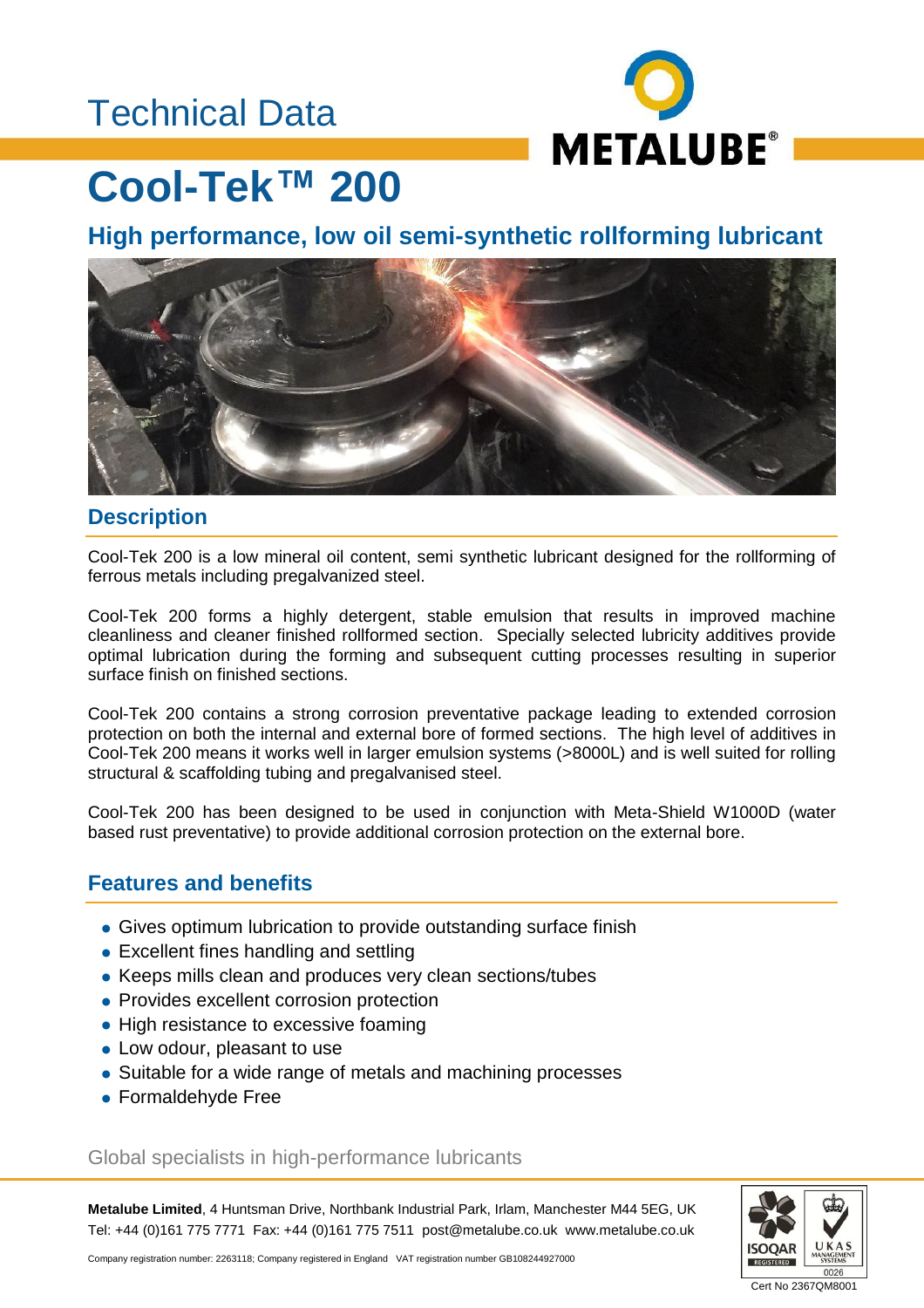## Technical Data



# **Cool-Tek™ 200**

### **Recommended instructions for use**

Prior to filling sumps with Cool-Tek 200 emulsion always clean the system using \*Troyshield FF5 system cleaner or equivalent to ensure that any previous biological contamination is eliminated.

Cool-Tek 200 concentrate should be added to water (never add water to concentrate). For the initial fill water with a hardness of approximately 100ppm  $CaCO<sub>3</sub>$  should be used. Low hardness water should be used for top-up of the emulsion (demineralised water where available).

Top-up of the concentrate should be done often to maintain the additive levels required for performance.

\*Troyshield is a trademark of Troy Corporation

#### **Dilution range**

Cool-Tel 200 is designed to be used in the dilution range 4 to 10%. Optimum concentration is 5%.

The specific dilution required will depend on the type and gauge of the metal, speeds, water conditions etc. Please consult Metalube for guidance.

As a general rule harder alloys, higher speeds and harder water require a higher concentration.

### **Concentration monitoring**

Solution concentration is generally measured using a refractometer measuring on the Brix scale. To obtain the actual concentration multiply the refractometer reading by the correction factor 1.56

| e.g. Refractometer reading | $= 3.5$ |
|----------------------------|---------|
| Correction factor          | X 1.56  |

#### $Actual$  dilution  $= 5.46\%$

### **Pack sizes**

Cool-Tek 200 is available in 1000 litre IBC, 205 litre drums or 20 litre containers.

#### Global specialists in high-performance lubricants

**Metalube Limited**, 4 Huntsman Drive, Northbank Industrial Park, Irlam, Manchester M44 5EG, UK Tel: +44 (0)161 775 7771 Fax: +44 (0)161 775 7511 post@metalube.co.uk www.metalube.co.uk



Company registration number: 2263118; Company registered in England VAT registration number GB108244927000